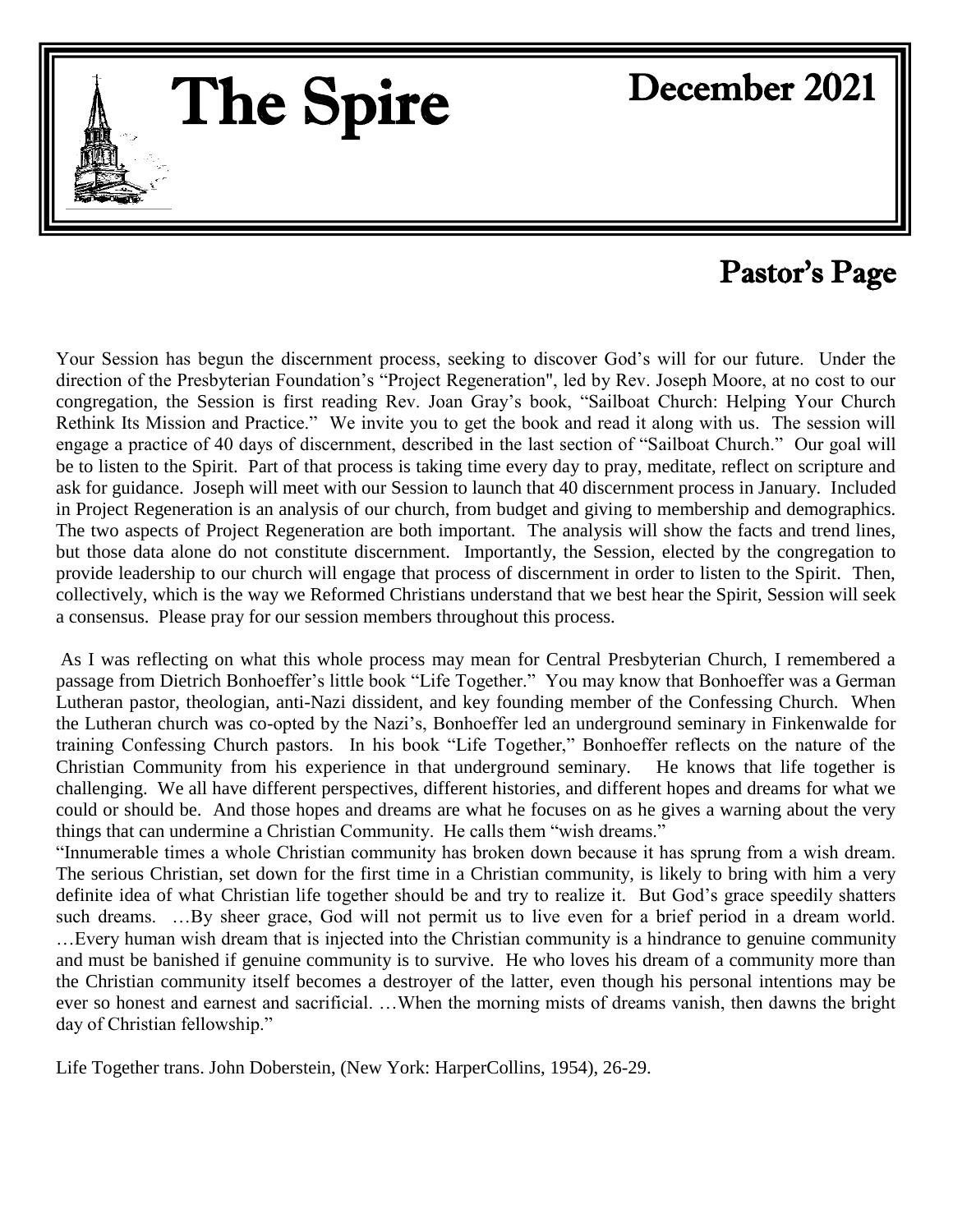Those words need to be read and re-read, in my opinion. This will be the challenge for our Session and all of us: to lay down our own personal "wish dreams" for our congregation, and seek to listen to the Spirit. We believe that we will be led to discern God's will, insofar as we can place our own personal wishes on the table as no better or worse than anyone else's different personal wishes. We will listen to each other with openness and humility, and then watch expectantly for what God will do.

Joseph Moore has led numerous congregations through this process. He told us that it is remarkable, time after time, to see a consensus emerge as we, together, seek to discern God's future for us. As we take this "adventure," which is how Sailboat Church describes the church's life, may God bless us.

\*\*\*\*\*\*\*\*\*\*\*\*\*\*\*\*\*\*\*\*\*\*\*\*\*\*\*\*\*\*\*\*\*\*\*\*\*\*\*\*\*\*\*\*\*\*\*\*\*\*\*\*\*\*\*\*\*\*\*\*\*\*\*\*\*\*\*\*\*\*\*\*\*\*\*\*\*\*\*\*\*\*\*\*\*\*\*\*\*\*

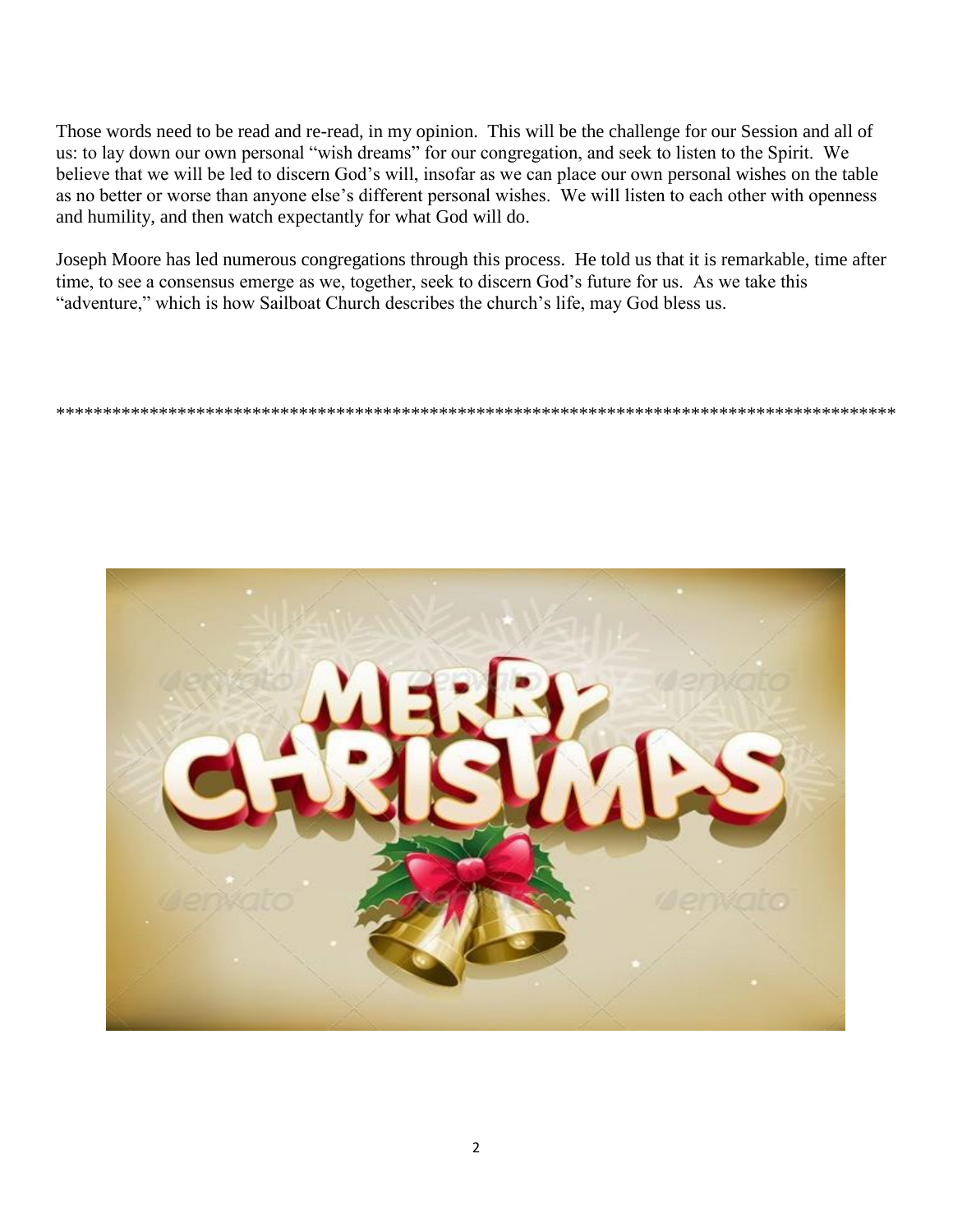Deacon's Corner - November marks the season: when we start thinking about all we have to give thanks. We need to remember that there is so much for which we should be grateful, such as the family gathering for a meal or spending time with good friends. As deacons we think about our church family and are so thankful for all you do for the church and each other. You should be receiving a card or note from your deacon in the coming weeks introducing themselves. Please be sure to let the deacons know if you have any needs.

It also is that time of year that we gather goodies for our student members who are busy studying for finals. Care packages will be sent to each helping them through long days studying and testing. If you know of a Central college student please advise any deacon or the church office so we can be sure to include all.

Sadly, again this year we do not feel like it is safe enough to gather for Thanksgiving dinner at the church. But as the month continues and the holiday comes nearer, please remember to be thankful and take a moment to reflect on not only the big things but the small as well.

Happy Thanksgiving and Blessings to you all!

Jo Hardy Central Deacons

Kathya….

Please keep Kathya, her family and her country in your prayers.

Flower List for December

- Dec 5 Betty McSwain Dec 12 - Karen Williams
- Dec 19 Mike & Janis McClure
- Dec 26 Suzanne Bethell

We now have the 2022 Flower calendar up outside the Fellowship Hall; we have a lot of empty dates to fill.

## Online worship videos

We will begin to use our new camera to record he Sunday services, now that we are worshiping in person again. This means that the services will be available to watch online after the Sunday service and not before.



Central's Meal Share

Remember: if a meal is needed for a church member, contact Linda Riley at lrriley@cox.net. If you are unable to reach Linda, you can call Debbie at the church office.

# . Sweet House Help Needed

The programs at the Sweet House include meals on Friday and Saturday evenings, every other week. is needed in meal preparation, set up (served buffet style) and clean up. you could help with any of those tasks on any schedule that suits you, please let us know. This is an opportunity for our congregation to be directly involved, to meet some of the participants, leaders and parents, and to show love in a practical way. Debbie in the church office know if you can help.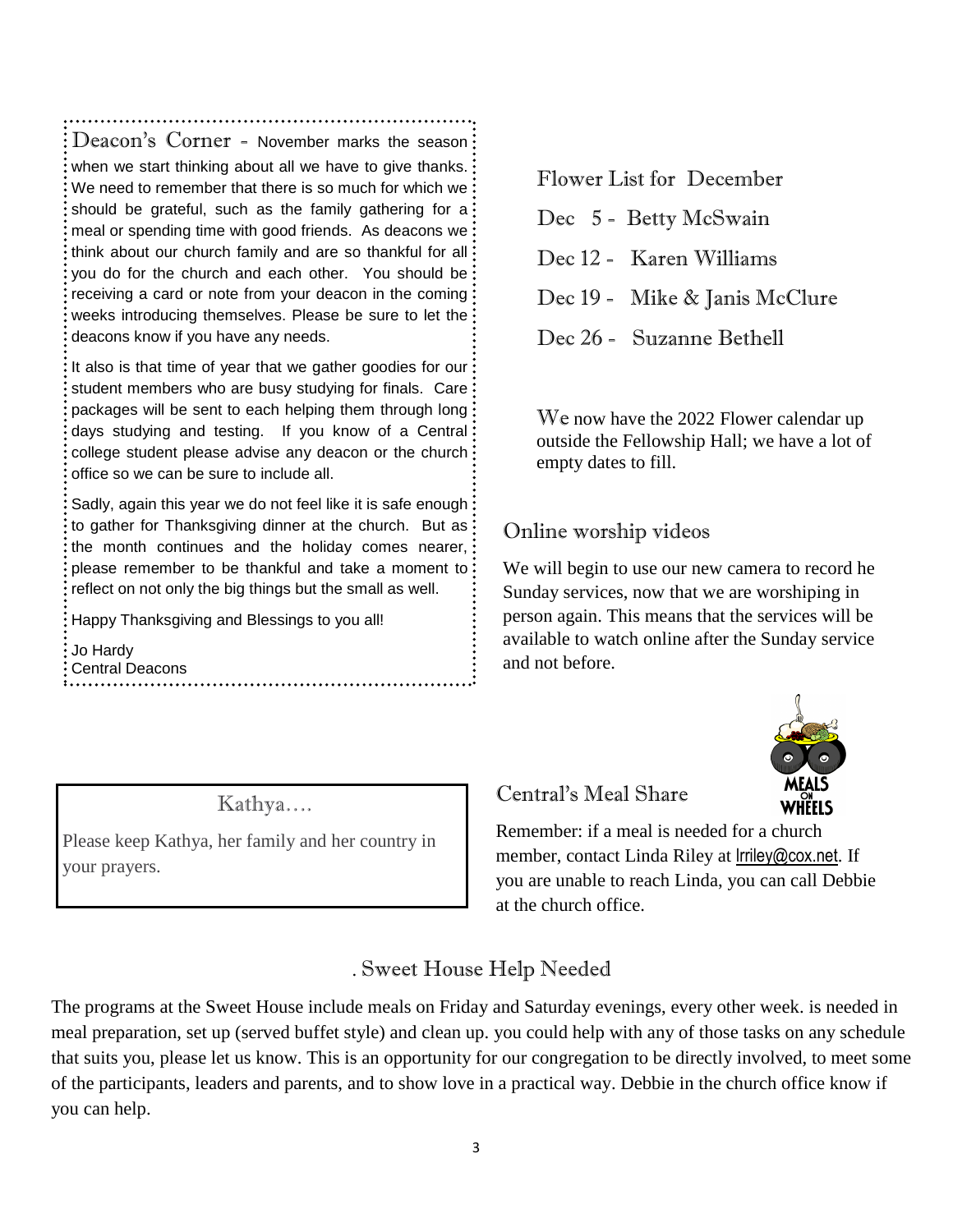## New COVID Masking Guidelines

The Worship Committee has revised our guidelines for mask wearing in church.

We will continue to wear masks as we enter and leave the building.

After taking your seat, if you are at least three feet from others, not in your bubble, you may remove your mask during the service. if you would feel more comfortable keeping it on, you are welcome to.

When we have the Lord's Supper, sealed containers of bread and juice will be available to be picked up on the way in, and may be consumed during worship, or taken out to be received later.

|       | Day of<br>Week | Week of 12/5           | <b>Week of 12/12</b> | <b>Week of 12/19</b> | <b>Week of 12/26</b> |  |
|-------|----------------|------------------------|----------------------|----------------------|----------------------|--|
|       | Monday         | Margaret Sparkman      | John Spain           | Margaret Sparkman    | John Hale            |  |
| Mercy | Tuesday        | John Spain             | Margaret Sparkman    | Debi Wilkinson       | Debi Wilkinson       |  |
|       |                | Wednesday Gary Simpson | <b>Ruthie McRae</b>  | Suzanne Bethell      | Margaret Sparkman    |  |
|       | Thursday       | Ruthie McRae           | <b>Gary Simpson</b>  | Cissy Rose           | Suzanne Bethell      |  |
|       | Friday         | <b>Cissy Rose</b>      | Sandy Barron         | John Spain           | <b>Cissy Rose</b>    |  |

#### Hospitalization

|                | Day of<br>Week | <b>Week of 12/5</b>    | <b>Week of 12/12</b> | <b>Week of 12/19</b> | <b>Week of 12/26</b> |  |
|----------------|----------------|------------------------|----------------------|----------------------|----------------------|--|
|                | Monday         | Suzanne Bethell        | Debi Wilkinson       | Gary Simpson         | John Spain           |  |
| <b>Baptist</b> | Tuesday        | Sandy Barron           | <b>Cissy Rose</b>    | <b>Ruthie McRae</b>  | <b>Gary Simpson</b>  |  |
|                |                | Wednesday Mike McClure | Sandy Barron         | John Hale            | <b>Ruthie McRae</b>  |  |
|                | Thursday       | Uohn Hale              | Mike McClure         | Sandy Barron         | Mike McClure         |  |
|                | Friday         | Debi Wilkinson         | John Hale            | Mike McClure         | Sandy Barron         |  |

#### Donations for New Vision Home

Children of all ages are in need of hats and gloves and socks and underwear. We are asking for donations of these items for the children of the New Vision Home. The last day for donations to be made is December 12th. You may leave your donated items in the clothes closet where the Presbyterian Women mission items are collected. Thank you.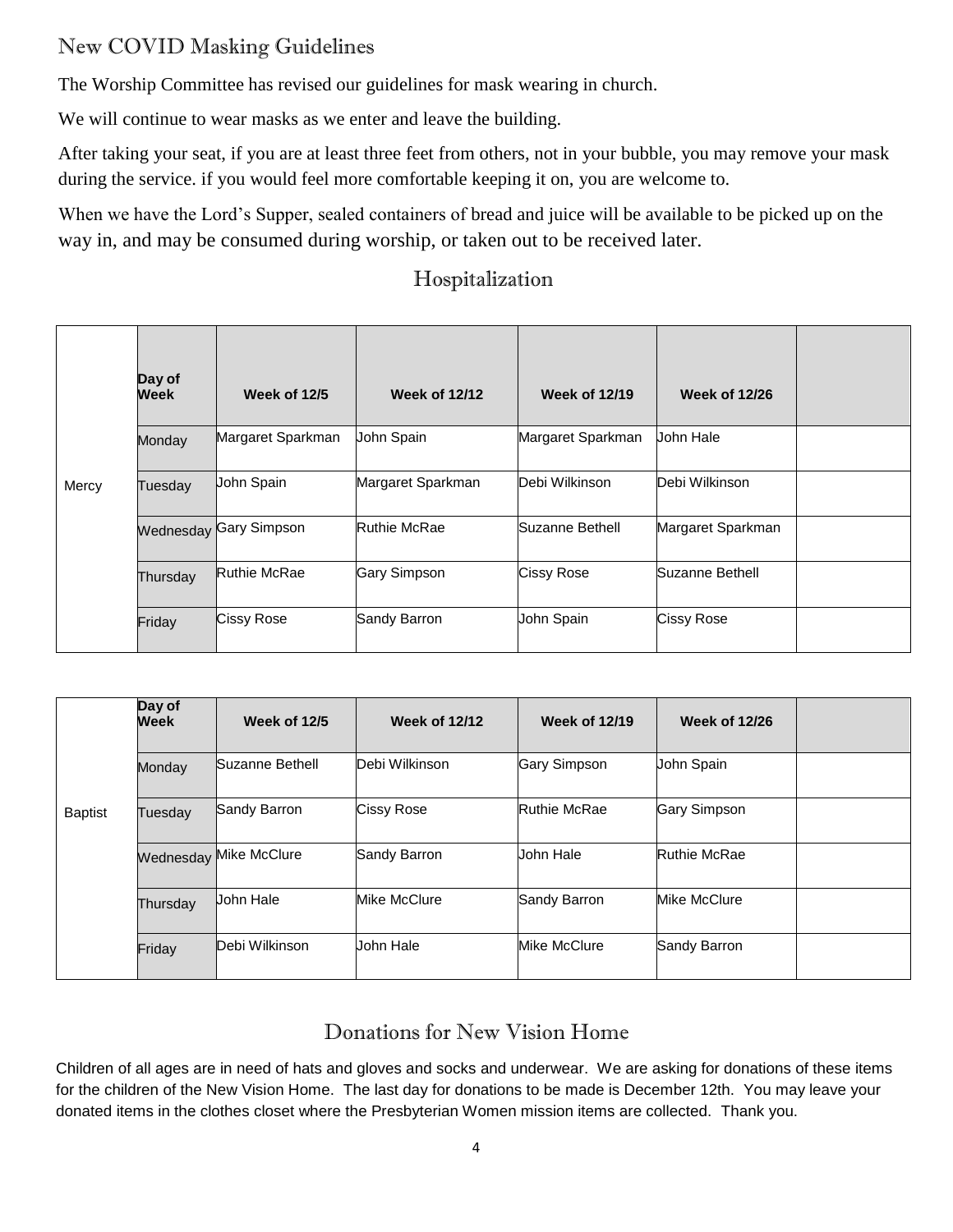| Officers of Central Presbyterian Church<br>After Forthcoming Installation |                                             |                                    | December Birthdays   | Blessing |  |
|---------------------------------------------------------------------------|---------------------------------------------|------------------------------------|----------------------|----------|--|
| <b>Session</b>                                                            |                                             |                                    | <b>Sydney Oliver</b> | 12/08    |  |
|                                                                           |                                             |                                    | James Olienyk        | 12/10    |  |
| Class of 2022<br>Sandy Barron                                             | Class of 2023<br>Debi Wilkinson             | Class of 2024<br><b>Cissy Rose</b> | Sheryl Ghan          | 12/11    |  |
| Mike McClure<br>John Hale                                                 | Margaret Sparkman<br><b>Suzanne Bethell</b> | John Spain<br><b>Ruthie McRae</b>  | <b>Preston Evans</b> | 12/12    |  |
|                                                                           |                                             |                                    | Tom Parker           | 12/12    |  |
| <b>Deacons</b>                                                            |                                             |                                    | Roberta Holder       | 12/17    |  |
| Class of 2022                                                             | Class of 2023                               | Class of 2024                      | $\bullet$ Bruce Rice | 12/19    |  |
| Renda Cook<br>Jo Hardy                                                    | Brian Pokornik<br><b>Betty McSwain</b>      | Martin Hyatt<br>Suzanne Spain      | Seth Shull           | 12/19    |  |
| Linda Riley<br>Roberta Elliot                                             | Larry Hall                                  | Jackie Franklin<br>Robert MacAfee  | Clifford Lyon        | 12/22    |  |
|                                                                           |                                             |                                    | Margaret Sparkman    | 12/22    |  |
| <b>Trustees</b><br>Class of 2024<br>Class of 2022<br>Class of 2023        |                                             |                                    | <b>Rodney Naucke</b> | 12/27    |  |
| Ken Cowan                                                                 | Carl Rose                                   | Stanhope Wilkinson                 | John Hale            | 12/31    |  |
|                                                                           |                                             |                                    | Levi Rockford        | 12/31    |  |

#### Stewardship Sunday, December 26

Please join us in dedicating our stewardship commitments on Sunday, December 26.

The Stewardship Committee

# Caring for Members

#### Care Committee

John Spain 12/31

Every 3rd Tuesday of the month, a group of caring individuals meet at Sweet Bay at 12:00 over lunch, we discuss visiting the shut-ins of our church. We team up and then go to visit those who aren't able to come to church. Please join this important mission of our church.

#### Help Wanted

We need to build a crew of people who can operate the camera to film the worship service. It's all done by a remote control. If you can operate your TV remote, you can operate this camera. It's totally simple! The remote has a number pad, like your TV. Each number moves the camera to a different location: the pulpit, the choir area, the lecture, etc. So if you are willing to be on the team that can operate the camera, please let us know.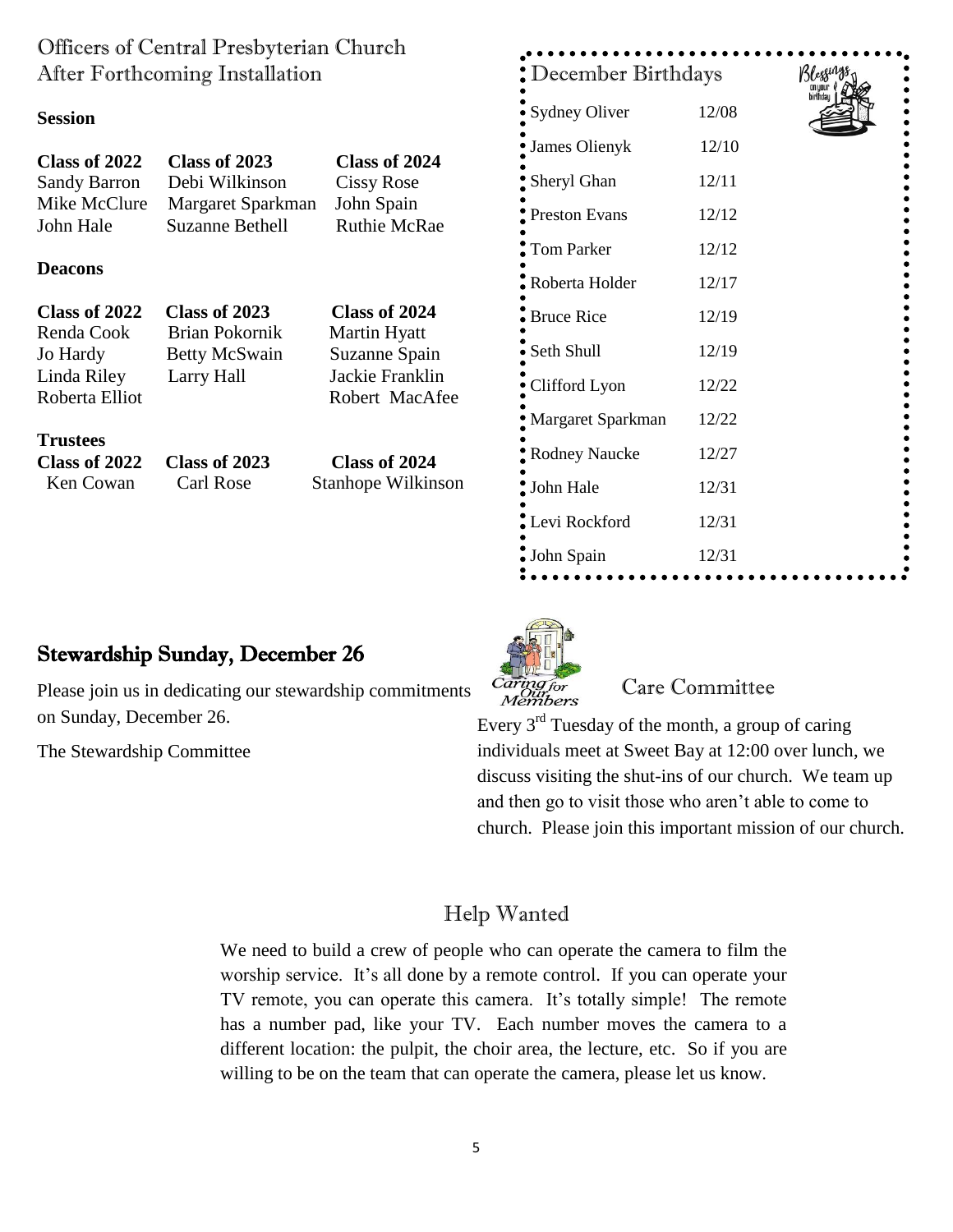# **Central Presbyterian Church- Fort Smith, AR**

## **Minutes of Stated Session Meeting Oct. 19, 2021.**

The regular meeting of the session was called to order at 6:10 pm by Pastor Steven. The devotional was given by Debi Wilkinson.

#### **Present**

Pastor Kim, Pastor Steven, Margaret Sparkman, Suzanne Bethell, Sandra Barron, Debi Wilkinson, Cissy Rose, John Hale, Mike McClure, Ruthie McRae. John Spain was excused.

#### **The docket and minutes were approved, and a quorum was declared.**

#### Clerk Report

First Presbyterian Church is requesting a letter be submitted to receive money from the Moody account for building maintenance. Pastor Steven will send that request as he did last year.

Joseph Moore presented an explanation of the Project Regeneration by Zoom. The Sailboat Church will be provided for us to read. We must commit to 3 in person meetings which will include 40 days of prayer during the process. We will start in November.

#### Pastor Report

A summary of the pastor's activities was included with session packet.

Committee Reports Building & Grounds: Water faucet in flower bed was found on again. May get a lock to keep transits from using the water. Some clean-up on landscaping needs to be done around the New Vision Home. A cost will be requested from our lawn company.

Christian Education: Cissy explained a new chart designed by Jo Hardy which details the different activities in and outside of church our members are involved with. A motion was passed to accept Feed My Sheep as our mission design.

Outreach: Frozen Food Ministry is almost on board.

Worship: The choir will start back this Sunday.

Personnel, Stewardship, and Visionary: No report

#### **New Business**

Extending elders terms by 2 months was approved. Mike will have a motion come from Personnel next month about approving the pastor's terms of call for 2022. Ruthie made a motion to approve Pastor Steven's involvement in the 1001 New Worshipping Communities project and was passed. John Hale made a motion to approve Pastor Steven's application of a 1001 NWC seed grant to pay for coaching and program supplies and was passed. Next month's devotional will be given by Margaret Sparkman. The meeting was adjourned with prayer by Pastor Steven Kurtz at 8pm. Nov. 16 is our next meeting.

Respectfully submitted,

Margaret Sparkman, Clerk of Session